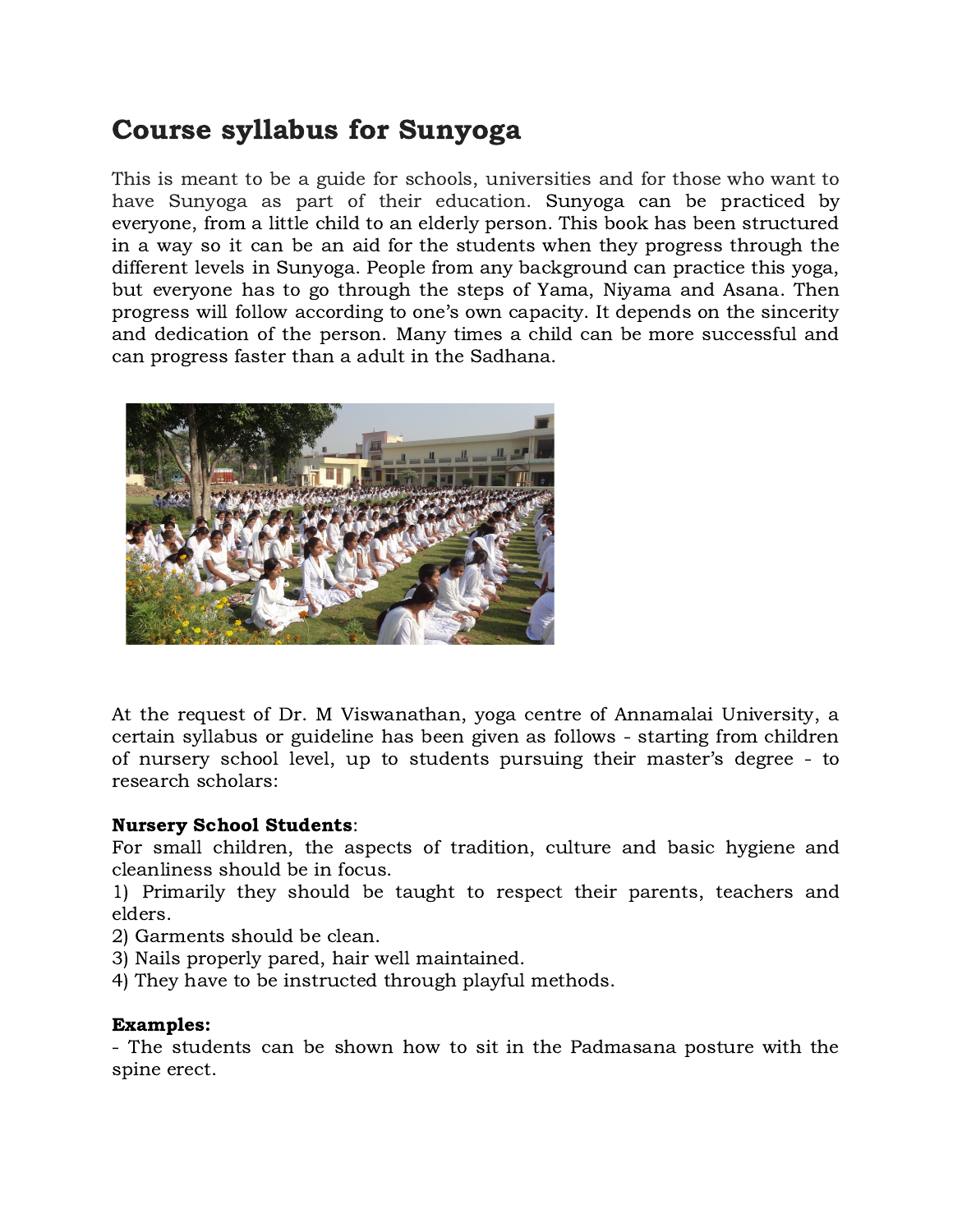- Keep staring at an attractive flower or nice fruit on a table for at least 10-15 minutes.

- Their eyes may start watering; they should be instructed to ignore this.

- After 10 to 15 minutes, rub the palms of their hands together and gently touch their eyes three times.

- The teacher should encourage the children by distributing fruit to them.

- The child who has been the most successful in meditation should distribute the fruit to everyone.

- If a flower has been kept on the table then the best student should be given the flower.

In this manner the practice of meditation should be continued daily and the time span should be increased from 15 to 30 minutes by the end of the year. Their parents should tell them to continue this practice at home.

# School

In primary school (1-4th grade), we have to focus on the conduct and "Sanskar" (self purification) of the first and second year students. When they are doing meditation, their spine should be erect (see Chapter 3.3). They can begin with eye to eye meditation (see Chapter 2, 2.1 and 2.3) and can start meditating for ten to fifteen minutes. The timing can gradually be increased up to thirty minutes when they are become older. At home they can keep a photograph of themselves to meditate upon with open eyes. This can continue for the entire year. **Fourth** grade students can start concentrating on the Iris in the meditations.

Fifth and sixth grade students need to practise Yama, Niyama and Asana (see Chapter 3-3.3). These meditations should be practiced all the way up to research degree. They need to learn the chapters related to Sunyoga level I.

The **seventh** grade students have to master Yama, Niyama and Asana and then start to practice Pranayama and Pratyahara (see Chapter 3.4 and 3.5). They need to meditate on Jyoti (light) and on the Sun for 30 minutes.

The **eighth** grade students will have Anahata, Vishuddhi, Manipur, Ajna and Swadhisthana chakras opened. They need to read and understand all chapters related to Sunyoga level I and II.

The **ninth** and **tenth** grade students have to master Yama, Niyama, Asana and Pranayama. They need to practice stability in meditation and need to meditate with Jyoti (light) for at least thirty minutes. They can whenever they like, concentrate on a spot in the middle of their eyebrows of their own photo. Afterward, they need to meditate with the Sun for thirty minutes. It should be done two hours after sunrise, with the stronger sun. At the end of the year, Sahasrara Chakra and Muladhara Chakra should be activated along with the